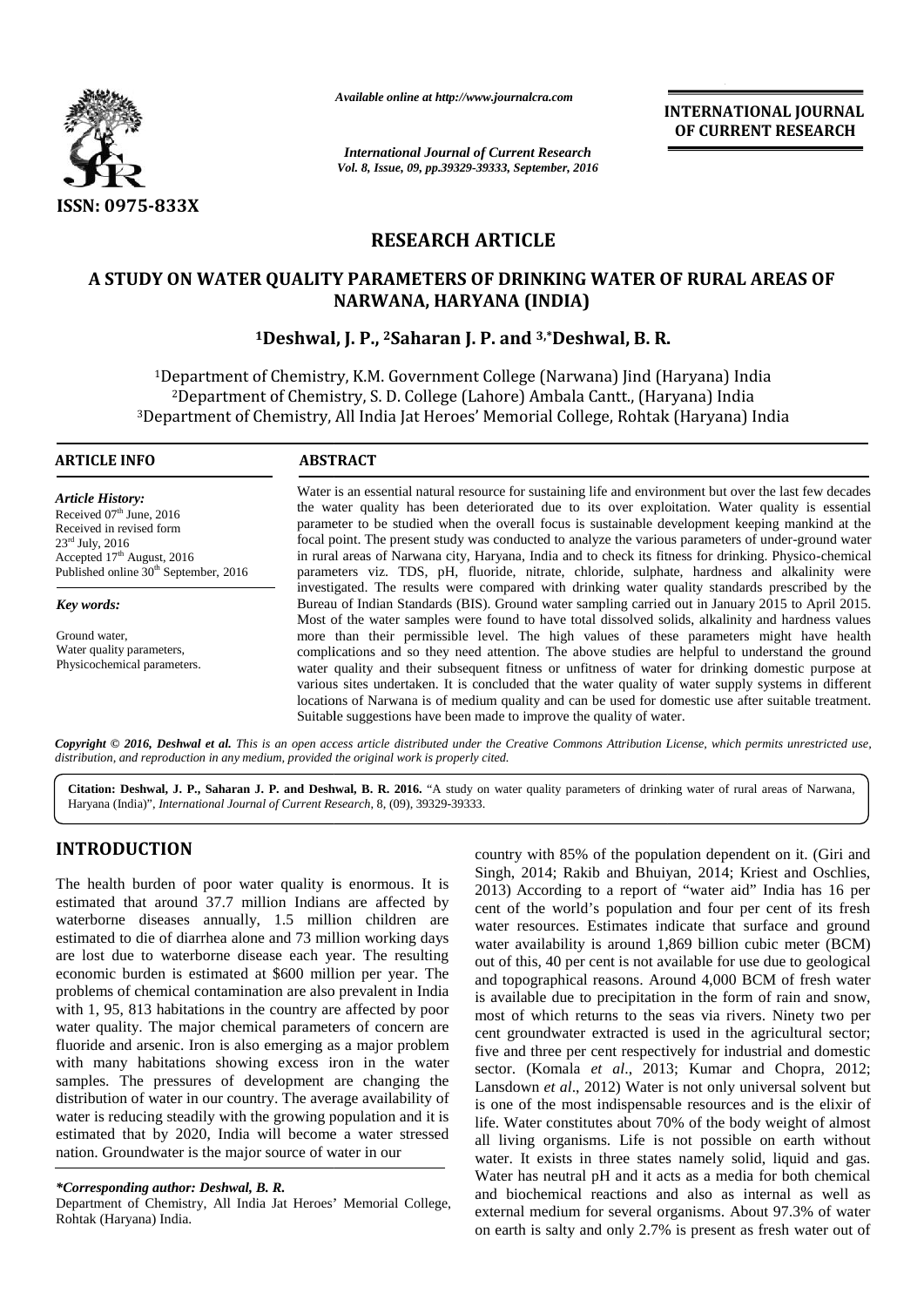which about 20% constitutes ground water. (Onda *et al*., 2012; Rai *et al*., 2012; Simpi, *et al*., 2011; Ensink *et al*., 2010) The negative effects on ground water quality are the results of man's activity at ground surface, unintentionally by agriculture, domestic and industrial effluents, unexpectedly by sub-surface or surface disposal of sewage and industrial wastes. The quality of ground water is of great importance in determining the suitability of particular ground water for a certain use (public water supply, irrigation, industrial applications, power generation etc.). The quality of ground water is the resultant of all the processes and reactions that have acted on the water from the moment it condensed in the atmosphere to the time it is discharged by a well. Therefore, the quality of ground water varies from place to place, with the depth of water table, and from season to season and is primarily governed by the extent and composition of dissolved solids present in it. A vast majority of ground water quality problems are caused by contamination, over-exploitation, or combination of the both. Most ground water quality problems are difficult to determine and hard to resolve. The solutions are usually very expensive, time taking and not always effective. Ground water quality is slowly but surely declining everywhere. Ground water pollution is intrinsically difficult to detect, since problem may well be concealed below the surface and monitoring is costly, time consuming and somewhat hit-or-miss by nature. The wide range of contamination sources is one of the many factors contributing to the complexity of groundwater assessment. It is important to know the geochemistry of the chemical-soil groundwater interactions in order to assess the fate and impact of pollutant discharged on to the ground. (Kumar and Sinha, 2010; Gupta *et al*., 2009; Premlata, 2009; APHA, 2005)

#### **Study Area & Sampling**

Twenty water samples were collected in January 2015 to April 2015. These samples were collected in pretreated and labeled plastic bottles (1.5L) and were immediate preserved and analyzed following standard protocols given in APHA. (APHA, 2005) Each bottle was washed with 2% Nitric acid and then rinsed three times with distilled water. The sampling places are referred as stations  $(N_1-N_{14})$ . The different sampling locations are given in Table 1.

**Table 1. Sampling site, sources, code & depth of water samples**

| S. No. | Sampling Site    | Sources   | Code           |
|--------|------------------|-----------|----------------|
| 01     | Amarsar          | Hand-Pump | $N_1$          |
| 02     | Badanpur         | Hand-Pump | N <sub>2</sub> |
| 03     | <b>Badowala</b>  | Hand-Pump | $N_{3}$        |
| 04     | Barta            | Bore-Well | $\rm N_{4}$    |
| 05     | <b>Belarkha</b>  | Hand Pump | $N_5$          |
| 06     | <b>Bhikewala</b> | Hand-Pump | $N_6$          |
| 07     | Bhana-Brahaman   | Hand-Pump | $N_7$          |
| 08     | Bidhrana         | Hand-Pump | $N_8$          |
| 09     | Dablain          | Hand-Pump | $N_9$          |
| 10     | Dandoha          | Hand-Pump | $N_{10}$       |
| 11     | Badowala         | Hand-Pump | $N_{11}$       |
| 12     | Amargarh         | Hand-Pump | $N_{12}$       |
| 13     | Darodhi          | Hand-Pump | $N_{13}$       |
| 14     | Dhakal           | Hand-Pump | $N_{14}$       |

# **MATERIALS AND METHODS**

Twenty samples were collected from hand pumps, tube wells from villages, temples, nearby power house, park, bus stand,

juggi cluster and different factories. These samples were analyzed for various physicochemical parameters and some heavy metals. The procedure followed for the analysis was from standard method (APHA). All water samples were collected in the polypropylene bottles which were properly washed with 2 % nitric acid and subsequently with double distilled water. Chemicals used in the analysis were Qualigens Excela R grade acids Indicators are of super pure grade. Atomic Absorption Spectrophotometer (model 3100) Perkin Elemer USA was used for determination of heavy metals. Hydrogen ion concentration (pH), total dissolved solids (TDS) and conductivity were measured using pH, TDS and Conductivity meter respectively. Total Alkalinity (TA) was estimated titrimetrically using hydrochloric acid. Total hardness (TH) and Calcium  $(Ca^{2+})$  were analyzed titrimetrically using standard Disodium ethylene diammine tetraacetate (Na<sub>2</sub>EDTA) salt. Magnesium (Mg<sup>2+</sup>) was determined taking the difference between total hardness (TH) and  $(Ca^{2+})$  values. Chloride  $(CI^-)$  was estimated using standard silver nitrate (AgNO<sub>3</sub>) while Sulphlate  $(SO<sub>4</sub><sup>2–</sup>)$  was analyzed with the help of spectrophotometer. Dissolved Oxygen (DO) and (BOD) biological oxygen demand were analyzed titrimetrically using standard sodium thiosulphate  $(Na_2S_2O_3)$ solution.

#### **RESULTS AND DISCUSSION**

The respective values of all water quality parameters in the water samples are illustrated in Table-3. All the results are compared with standard permissible limit recommended by the Bureau of Indian Standards (BIS), Indian Council of Medical Research (ICMR) and World Health Organization (WHO), depicted in Table 2.

### **pH**

pH is used to determine the acidity or alkalinity of water and the concentration of hydrogen ions in the water. Long term exposure to pH beyond the permissible limit affects the mucous membrane of cells. The pH value of all groundwater samples is found to be in the range of 7.00 to 8.45. The highest value of 8.45 is observed at station  $N_{11}$  whereas the lowest value of 7.00 is observed at station  $N_2$ . In terms of pH value, the groundwater samples are well within the acceptable limit of WHO. There is no anomalous change in the groundwater samples.

#### **Electrical conductivity**

Electrical conductivity is the measure of capacity of a substance to conduct the electric current where dissolved ions are the conductors. Most of the salts in water are present in their ionic form and capable of conducting current. Conductivity is a good indicator to assess groundwater quality. EC is an useful parameter of water quality for indicating salinity hazards.

In the study area, EC values varied between 0.3μS/cm to 3.5μS/cm. The major positively charged ions are sodium,  $(Na^+)$  calcium  $(Ca^{+2})$ , potassium  $(K^+)$  and magnesium  $(Mg^{+2})$ contribute in the electrical conductivity of water.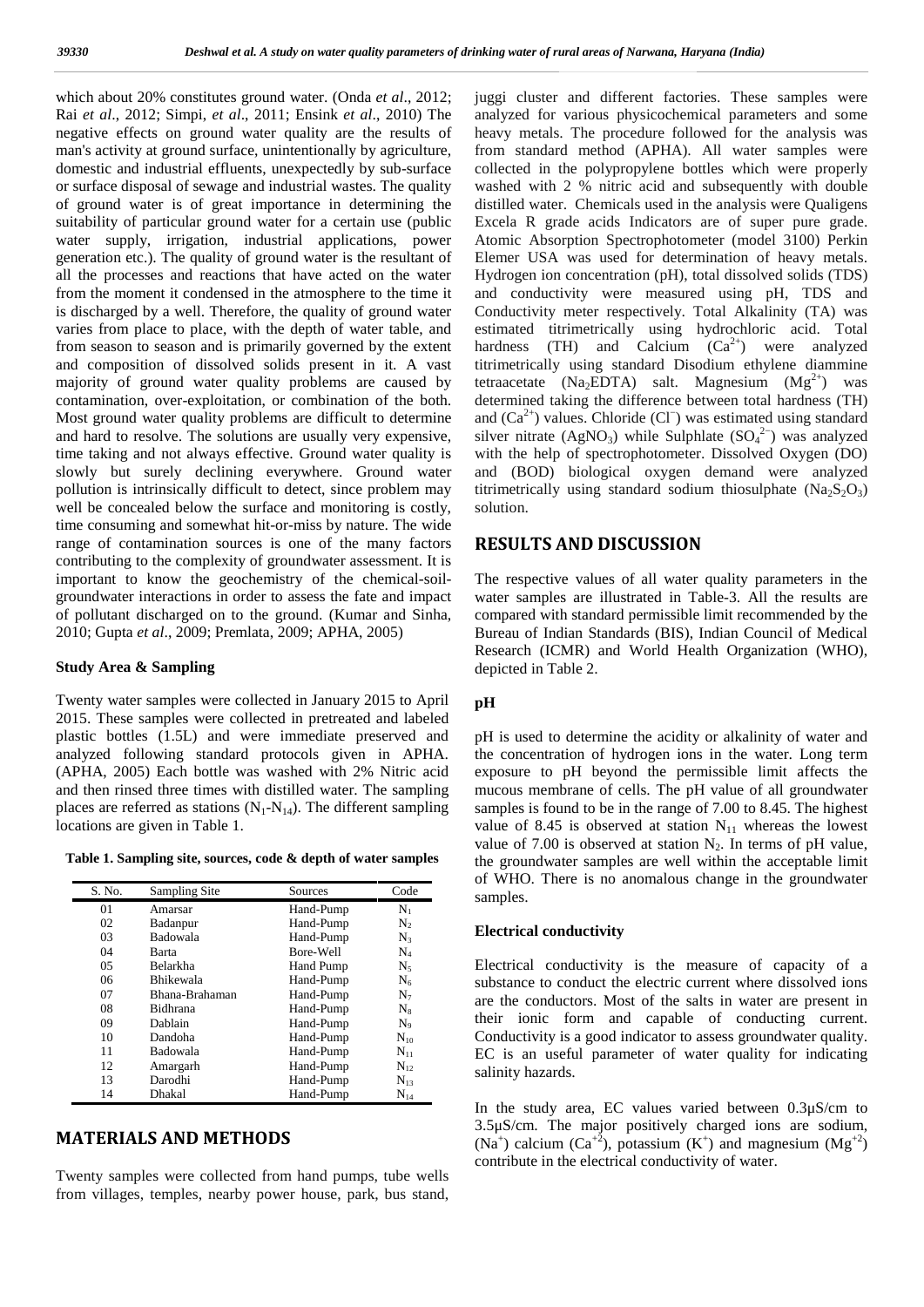| S. No. | Parameters              |                        |                   | Prescribed by    |             |                          |             |  |  |  |  |
|--------|-------------------------|------------------------|-------------------|------------------|-------------|--------------------------|-------------|--|--|--|--|
|        |                         | Methods Employed       | BIS (IS 10500-91) |                  |             | <b>WHO</b>               |             |  |  |  |  |
|        |                         |                        | Desirable         | Max. permissible | Desirable   | Max. permissible         |             |  |  |  |  |
|        |                         |                        | Limit             | Limits           | Limit       | limits                   |             |  |  |  |  |
|        | pH                      | Digital pH Meter       | $6.5 - 8.5$       | No relaxation    | $7.0 - 8.5$ | $6.5 - 9.2$              | $6.5 - 8.5$ |  |  |  |  |
|        | $TDS$ (mg/L)            | Digital TDS Meter      | 500               | 2000             | 500         | 1500-3000                | 1000        |  |  |  |  |
|        | TH as $CaCO3$ (mg/L)    | Titrimetric (EDTA)     | 300               | 600              | 300         | 600                      | 500         |  |  |  |  |
|        | $Ca^{2+}$ (mg/L)        | Titrimetric (EDTA)     | 75                | 200              | 75          | 200                      | 200         |  |  |  |  |
|        | $Mg^{2+} (mg/L)$        | Titrimetric (EDTA)     | 30                | 100              | 50          | $\overline{\phantom{a}}$ | 50          |  |  |  |  |
| 6      | $Cl^{-}$ (mg/L)         | Titrimetric $(AgNO_3)$ | 250               | 1000             | 200         | 1000                     | 200         |  |  |  |  |
|        | <b>Turbidity NTU</b>    | Nephelometry           |                   |                  |             |                          |             |  |  |  |  |
| 8      | $SO_4^2$ (mg/L)         | Spectrometric method   | 200               | 400              | 200         | 400                      | 400         |  |  |  |  |
| 9      | $NO^{3-}$ (mg/L)        | Spectrometric method   | 45                | 100              | 20          | 100                      | 10          |  |  |  |  |
| 10     | $PO_4^{3-} (mg/L)$      | Spectrometric method   |                   |                  |             |                          |             |  |  |  |  |
| 11     | $Na/K$ (mg/L)           | Flame photometer       |                   |                  |             |                          | 200/15      |  |  |  |  |
| 12     | $\text{Fe}^{3+}$ (mg/L) | Spectrometric method   | 0.3               | 1.0              | 0.1         | 1.0                      | 1.0         |  |  |  |  |
| 13     | F (mg/L)                | APHA-Method            | 1.0               | 1.5              |             | 1.5                      | 1.5         |  |  |  |  |
| 14     | As $(mg/L)$             | APHA-Method            | 0.0               | 0.05             | 0.0         | 0.05                     | 0.05        |  |  |  |  |

**Table 2. Analytic methods, BIS, ICMR & WHO parameters for the drinking water**

**Table 3. Chemometric parameters of groundwater from different locations in Narwana, Haryana (India)**

| Site                         |       |       |       |       |         |       |       |       |       |          |          |          |          |          |
|------------------------------|-------|-------|-------|-------|---------|-------|-------|-------|-------|----------|----------|----------|----------|----------|
| Param                        | $N_1$ | $N_2$ | $N_3$ | $N_4$ | $N_5$   | $N_6$ | $N_7$ | $N_8$ | $N_9$ | $N_{10}$ | $N_{11}$ | $N_{12}$ | $N_{13}$ | $N_{14}$ |
| ( )                          |       |       |       |       |         |       |       |       |       |          |          |          |          |          |
| pH                           | 7.62  | 7.00  | 7.61  | 8.35  | 7.61    | 7.43  | 7.35  | 7.4   | 7.70  | 7.23     | 8.45     | 7.90     | 7.4      | 7.5      |
| $T (^{\circ}C)$              | 27.2  | 27.6  | 25.3  | 25.9  | 26.0    | 27.8  | 27.5  | 27.4  | 27.4  | 27.3     | 27.9     | 27.9     | 27.0     | 27       |
| EC                           | 0.73  | 2.36  | 1.16  | 0.56  | 0.65    | 1.09  | 0.77  | 3.5   | 0.3   | 2.67     | 2.0      | 1.87     | 1.31     | 1.9      |
| <b>TDS</b>                   | 471.0 | 152   | 740   | 387   | 323     | 740   | 520   | 1780  | 187   | 1360     | 1150     | 120      | 828      | 1060     |
| TH                           | 408.0 | 1500  | 500   | 310   | 280     | 730   | 180   | 1140  | 210   | 1050     | 760      | 120      | 610      | 720      |
| $Ca^{2+}$                    | 81.6  | 280   | 102   | 66    | 56      | 156   | 38    | 232   | 42    | 225      | 156      | 25       | 124      | 144      |
| $\rm Mg^{2+}$                | 49.8  | 145.8 | 59.5  | 40.9  | 34.0    | 94.7  | 23.08 | 136.1 | 25.5  | 137.3    | 89.9     | 15.8     | 75.3     | 87.5     |
| TB                           | 1.0   | 15.0  | 4.0   | 1.0   | $0.0\,$ | 2.0   | 0.0   | 12.0  | 1.0   | 0.0      | 2.0      | 0.0      | 0.0      | 3.0      |
| TA                           | 290   | 525   | 380   | 200   | 166     | 390   | 370   | 270   | 190   | 350      | 725      | 120      | 330      | 610      |
| HCO <sub>3</sub>             | 290   | 525   | 280   | 178   | 160     | 350   | 305   | 270   | 190   | 350      | 725      | 120      | 330      | 610      |
| $CO_3^2$                     | 0.0   | 0.0   | 0.0   | 18.0  | $0.0\,$ | 0.0   | 30.0  | 0.0   | 0.0   | 0.0      | 0.0      | 0.0      | 0.0      | 0.0      |
| $Cl^{-}$                     | 75    | 550   | 440   | 190   | 65      | 220   | 85    | 415   | 15    | 630      | 400      | 25       | 250      | 270      |
| $\mathbf{F}^-$               | 0.5   | 1.5   | 0.5   | 4.5   | $0.0\,$ | 2.5   | 5.5   | 3.0   | 0.0   | 2.5      | 2.5      | 0.0      | 3.5      | 3.0      |
| $Fe3+$                       | 0.0   | 0.12  | 0.23  | 0.0   | $0.0\,$ | 0.2   | 0.3   | 0.4   | 0.3   | 0.5      | 0.0      | 0.3      | 0.2      | 0.3      |
| $Na+$                        | 54.2  | 63.0  | 68.6  | 108.3 | 25.1    | 146.4 | 195.8 | 390   | 23.2  | 273.0    | 290      | 15.0     | 184.7    | 210      |
| $\rm K^+$                    | 17.8  | 9.6   | 42.0  | 9.4   | 6.0     | 13.4  | 7.5   | 2.5   | 6.9   | 39.1     | 1.8      | 5.4      | 39.2     | 39.8     |
| $SO4$ <sup>2-</sup>          | 256   | 480   | 202   | 64.0  | 127     | 198   | 304   | 405   | 182   | 236      | 212      | 96       | 105      | 213      |
| NO <sub>3</sub>              | 23.8  | 44.3  | 56.0  | 42.0  | 13.0    | 24.9  | 6.9   | 16.0  | 4.5   | 28.0     | 15.9     | 3.0      | 6.3      | 15.0     |
| PO <sub>4</sub> <sup>3</sup> | 0.31  | 0.3   | 0.0   | 0.0   | 0.75    | 0.91  | 0.98  | 1.23  | 0.8   | 1.0      | 0.6      | 0.7      | 0.7      | 0.6      |

**Abbreviations:** EC - Electrical Conductance; TDS -Total Dissolved Solids; TH - Total Hardness; TK - Total Alkalinity; TB -Turbidity; ppm - Parts Per Million.

#### **Total dissolved solids (TDS)**

In present study, the groundwater samples showed variation of TDS between 120 and 1780 mg/L. For domestic uses, the maximum permissible limit of total dissolve solids is 1000 mg/L (prescribed by WHO). The maximum value of 1780 mg/L is recorded at station  $N_8$  and minimum value of 120 mg/L is recorded at station  $N_{12}$ . Hence all the groundwater samples are not saline except water of station N8, N10, N11 and N14. An elevated level of TDS, by itself, does not indicate that the water poses a health risk. The concentration of dissolved ions may cause the water to be corrosive, salty or brackish taste, result in the scale formation.

#### **Total hardness (TH)**

The present study showed that the total hardness analyzed in the water samples were found in the range of 120 to 1500 mg/L. However, the WHO guideline value (total hardness range: 300-600 mg/L) indicates that several samples

particularly  $N_2$ ,  $N_6$ ,  $N_8$   $N_{10}$ ,  $N_{11}$   $N_{13}$ ,  $N_{14}$  exceeded the maximum limit for drinking water. Calcium content of water in the present study was found in the range of 25 to 280 mg/L. Similarly, Mg content varied from 15.8 to 145.8 mg/L. Ca and Mg are both essential minerals for the living organisms. Recommendations have been made for the maximum and minimum levels of calcium  $(75 - 200)$  ppm) and magnesium (~50 ppm) in the drinking water.

#### **Total alkalinity (TA)**

The total alkalinity of the water samples showed variation from 120 to 725 mg/L. Water of sampling sites  $N_5$ ,  $N_9$  and  $N_{12}$ recorded normal values and within the guideline as recommended by WHO for total alkalinity (200 mg/L). Total alkalinity in natural water is attributed to bicarbonate. Very high value of alkalinity for water of sampling site  $N_{11}$  is due to high bicarbonate (725 ppm) and sulphate contents in the reported sample.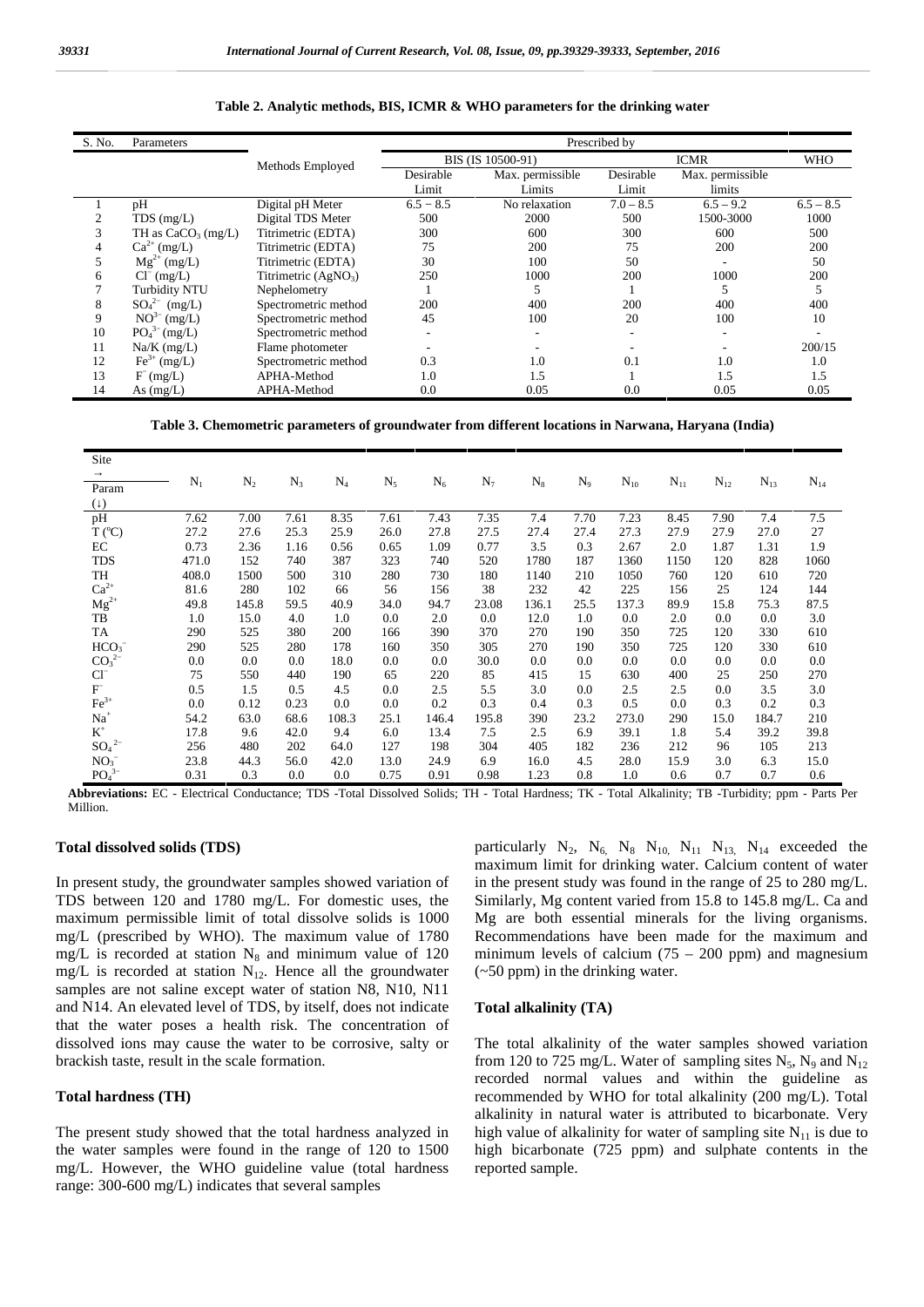#### **Chloride/Fluoride**

The chloride content in the present study was found in the range of 15 to 630 mg/L. Chloride concentration higher than 200 mg/L is considered to be risky for human consumption and causes unpleasant taste of water. In some water samples fluoride concentrations were found higher than the permissible range 0.6 – 1.5 mg/L. The observed range of the fluoride level in the study area was found 0.0 mg/L to 5.5 mg/L. Very high level of fluoride in the study areas  $(N_4, N_6, N_7, N_8, N_{10}, N_{11},$  $N_{13}$ , and  $N_{14}$ ) might be due to the presence of fluoride bearing minerals in the region. Some cases of dental or skeletal Fluorosis were observed in the study area of some villages.

#### **Nitrate**

The nitrate ion in the present study was found in the range of 3.0 to 56.0 mg/L. Nitrate values are commonly reported as either nitrate or as nitrate-nitrogen  $(NO_3-N)$ . The maximum contaminant level (MCL) in drinking water as nitrate is 45 mg/L, whereas the MCL as  $NO_3-N$  is 10 mg/L. The MCL is the highest level of  $NO_3$  or  $NO_3-N$  that is allowable in public drinking water supplies by the U.S. Environmental Protection Agency (EPA). High nitrate levels in water can cause methemoglobinemia or blue baby syndrome, a condition found especially in infants less than six months. The stomach acid of an infant is not as strong as in older children and adults. This causes an increase in bacteria that can readily convert nitrate to nitrite. Very high value of nitrate in the water sample of Nehru Park is due to high value of potassium nitrate.

## **Iron (Fe 3+)**

Iron content in the present study was found within the guideline value as recommended by NDWQS and WHO. The study revealed that all sampling sites contained the metal content in the normal range of 0.0 to 0.5 mg/L. Iron is one of the most abundant elements in nature ranking fourth by weight. All kinds of water including groundwater have appreciable quantities of iron. Although the metal has got little concern as a health hazard but is still considered as a nuisance in exceeding quantities for domestic as well as industrial uses.

#### **Sodium/potassium ions**

The value of sodium in the drinking water samples was found in the range from 15.0 to 390.0 mg/L. All samples except  $N_{8}$ ,  $N_{10}$  &  $N_{11}$  are within the range given by WHO and BIS (200) mg/L). Potassium values ranged between 1.8 to 42.0 mg/L. The permissible limit of WHO is 15 mg/L. In healthy individuals, high levels of potassium (up to 3700 mg/day) possess no harmful effects because potassium is rapidly excreted. A very high dose of potassium results in chest tightness, nausea, vomiting, diarrhea, hyperkalemia, shortness of breath and heart failure.

#### **Sulphate**

Natural water contains sulphate ions and most of these ions are also soluble in water. Many sulphate ions are produced by oxidation process of their ores. They are also present in industrial wastes. The quantity of sulphate in the water samples was measured by UV Spectrophotometer. As per IS: 10500-2012, the desirable limit for sulphate is 200mg/L and the permissible limit is 400mg/L.

### **Phosphate**

Phosphorus is an essential plant nutrient and most often controls plant growth. Normally ground water contains only a minimum phosphorus level because of the low solubility of native phosphate minerals and the ability of soils to retain phosphate.

#### **Turbidity**

Suspension of particles in water interfering with passage of light is called turbidity. Turbidity is caused by wide variety of suspended particles. Turbidity can be measured either by its effect on the transmission of light which is termed as turbidity metry or by its effect on the scattering of light which is termed as Nephelometry. As per IS: 10500-2012, the acceptable and permissible limits are 1 and 5 NTU respectively

#### **Conclusion**

The present work is an attempt to assess the drinking water quality. Most of the samples analyzed were found contaminated either due to one or more parameters. Only pH and iron values of all the samples were in the permissible range. Certain parameters in all samples crossed the WHO.

#### **Acknowledgement**

One of the authors (J.P. Deshwal) is highly thankful to Principal, Govt. P. G. College Narwana (Jind) for providing the research facilities in the college campus.

# **REFERENCES**

- APHA, 2005. "Standard methods for the examination of water and waste water", *American Public Health Association*, Washington D.C.
- Ensink J. *et al*., 2010. "Sewage disposal in the Musi-River, India: water quality remediation through irrigation infrastructure", *Irrigation and Drainage Systems*, 24 -1; 65-77.
- Giri S. and A.K. Singh, 2014. "Risk assessment, statistical source identification and seasonal fluctuation of dissolved metals in the Subarnarekha River, plateau", *Environmental Monitoring and Assessment*, 147-1; 83-92.
- Gupta, D. *et al*. 2009. "Physiochemical Analysis of Ground Water of Selected Area of Kaithal City (Haryana) India", *Researcher*, 1-2; 1-5.
- Komala H. P. *et al*. 2013. "An assessment of Plankton diversity and abundance of Arka-vathi River with reference to pollution", *Advances in Applied Science Research*, 4-2; 320-324.
- Kriest I. and A. Oschlies, 2013. "Swept under the carpet organic matter burial decreases global ocean biogeochemical model sensitivity to remineralization length scale", *Biogeosciences*, 10; 8401-8422.
- Kumar N. and D. K. Sinha, 2010. "Drinking water quality management through correlation studies among various